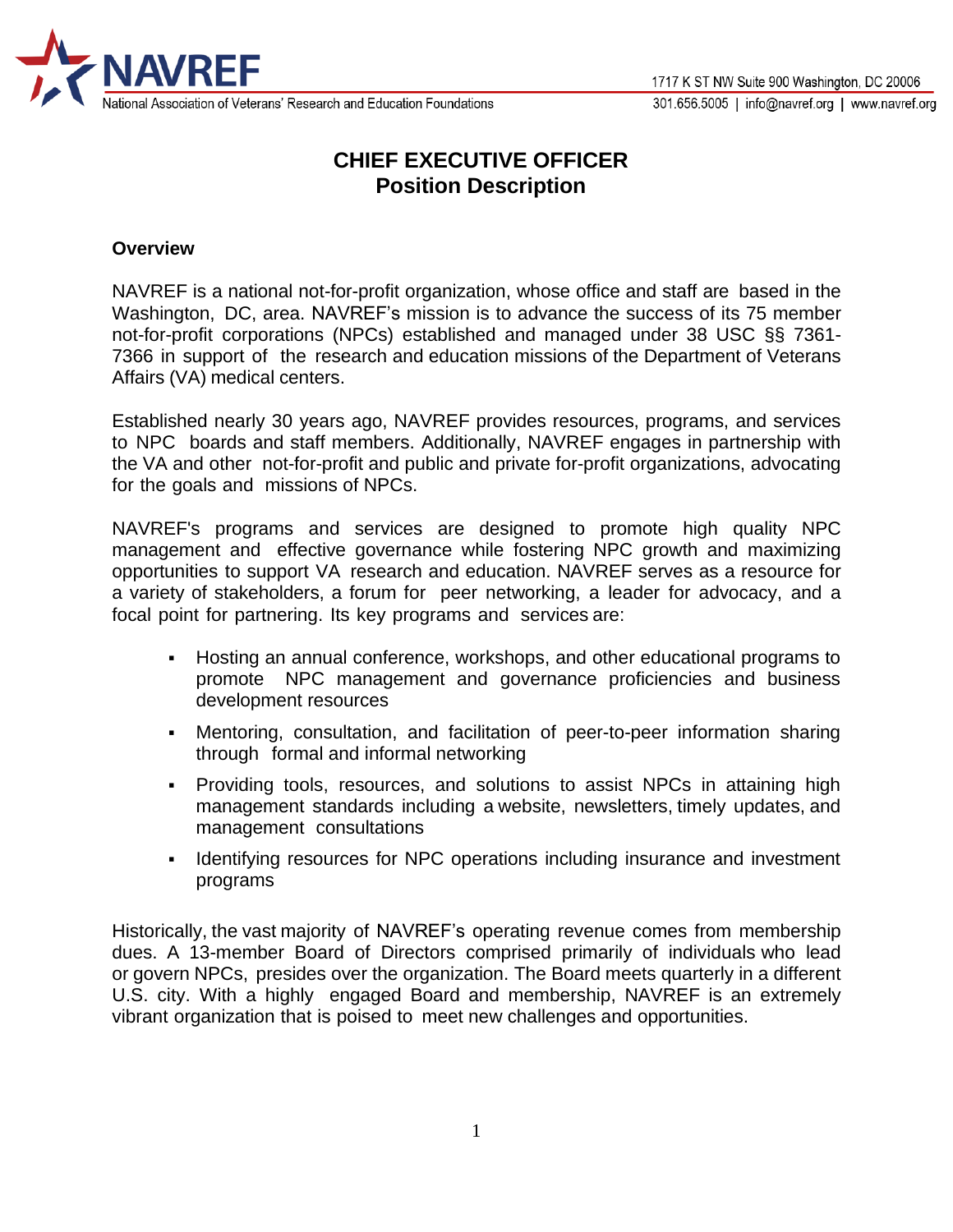## **Responsibilities**

The overarching responsibility of the Chief Executive Officer is to lead NAVREF and support its members in reaching new levels of achievement. NAVREF has experienced considerable success since its creation. From an initial membership in 1992 of 11 NPCs, it now has 75 NPC members administering \$270 million in public and private annual funding for VA research and education. Its advocacy efforts have resulted in important improvements to the NPC authorizing statute and have contributed to significant growth in the VA research appropriation. It has been effective in influencing VA policy pertaining to NPCs and has gained respect as an authoritative and reliable voice for NPCs.

It is the Board's desire that the CEO will build upon this foundation while exploring new approaches and directions. The CEO will be expected to embrace NAVREF's core values and its mission; maintain strong relationships with its members, partners, and the general public; and build on currently successful strategies and programs. The Board will rely on the CEO to strengthen NAVREF's programs and infrastructure; identify opportunities to broaden NAVREF's funding base; create long-range goals and plans; increase public understanding and visibility of NPCs; and take advantage of evolving social media.

## **Specific tasks include:**

- **EXECT**: Serving as NAVREF's lead visionary and strategic thinker
- Constantly monitoring and assessing NPC activities and their environment as well as the greater realm of not-for-profits to recognize, anticipate, and address challenges
- Develop value added programs to support the NPCs
- Staying current on statutes, regulations, policies, and guidance applicable to not-for-profit organizations and their operations generally as well as those VA laws and regulations that are specific to NPCs
- **Example 15 and serving as the key spokesperson to create new** alliances and collaborations with other organizations and individuals in the not-for-profit, private, and public sectors that will help NAVREF and NPCs advance their missions
- Understanding, anticipating, and analyzing the ever-evolving environment in which NAVREF and NPCs exist, and working with the Board and staff to position both to grow and thrive
- Engaging and working in collaboration with the Board on matters of governance, mission, vision, and strategy
- Responding promptly and thoroughly to the individual and collective needs of NPCs
- Elevating the brand of NAVREF and NPCs
- Managing day-to-day activities associated with membership services and support and providing other educational opportunities
- Overseeing arrangements for the annual meeting and other NPC meetings;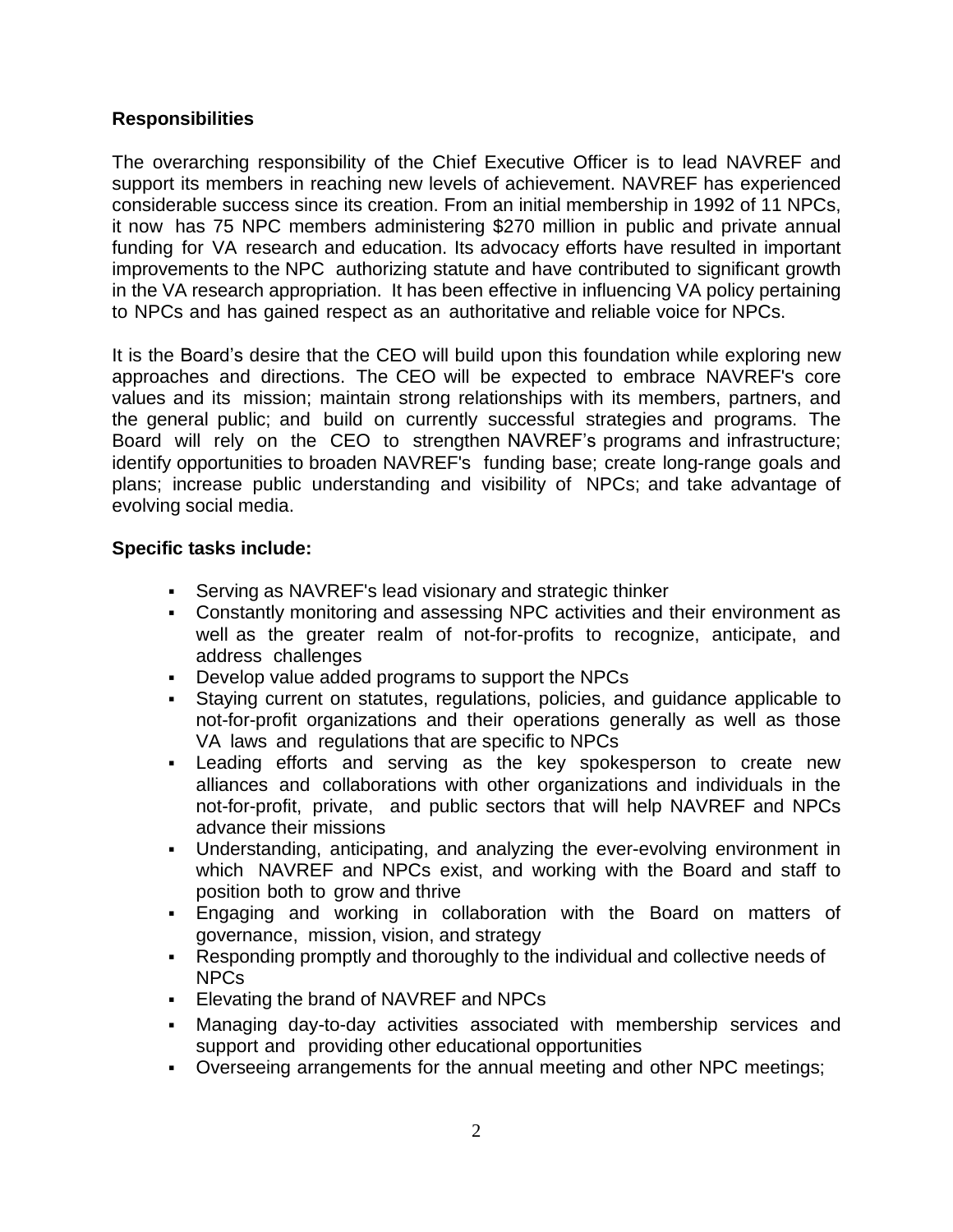- Managing NAVREF's financial assets including developing and monitoring an annual operating budget that reflects the strategic goals for the organization.
- Generating revenue by sustaining the value of NAVREF's current programs and seeking new sources of income to support NAVREF's mission-based programs and services.
- **EXEL Assess membership dues that are consistent with other not for profit** organizations offering similar services and are not overly burdensome to NPCs.
- Coordinating programs for assisting NPCs through peer site visits as requested
- Communicating with members and external audiences effectively in a variety of forums
- **Mentoring staff to ensure that they are effectively trained and prepared for** their current and future roles
- Managing staff to support daily operations and external communications

## **NAVREF's CEO should have the following skills and characteristics:**

- A keen interest, genuine passion for, and deep personal commitment to NAVREF's mission to advance the success of NPCs in fulfilling their purpose of supporting research & education that benefits the health and well-being of veterans
- The ability to articulate, communicate, and implement the vision, goals, and decisions established by the Board
- **Proven strategic planning and strategy execution skills with demonstrated** success
- **Experience in elevating the national brand of a not-for-profit organization**
- **Expertise in engaging and supporting an active and deeply engaged Board**
- **Experience developing and supporting annual conferences including program** development, fundraising, and recruitment of strategic presenters.
- Outside-the-box creative thinker, entrepreneurial, and eager to improve existing programs and services while launching new ones, and to reach out to new constituencies and establish strategic alliances
- A strong public presence and the ability to represent NAVREF and NPCs effectively before a wide range of audiences both verbally and in writing
- Ability to develop and maintain strong working relationships with high-level government officials and congressional staff
- **EXTERCH Highly responsive and supportive to NPC executive directors and other leaders**
- A good listener and a creative problem solver who is politically savvy, patient, collaborative, and able to reconcile and support divergent points of view and management or governance styles
- Solid up and down communications skills; must have a transparent management style with a "no surprises" mind-set
- Strong work ethic and experience succeeding within a diverse, multi-cultural community
- Energetic, self-directed, and well organized in order to handle multiple tasks, select priorities, and to focus on as well as advocate for the matters that will